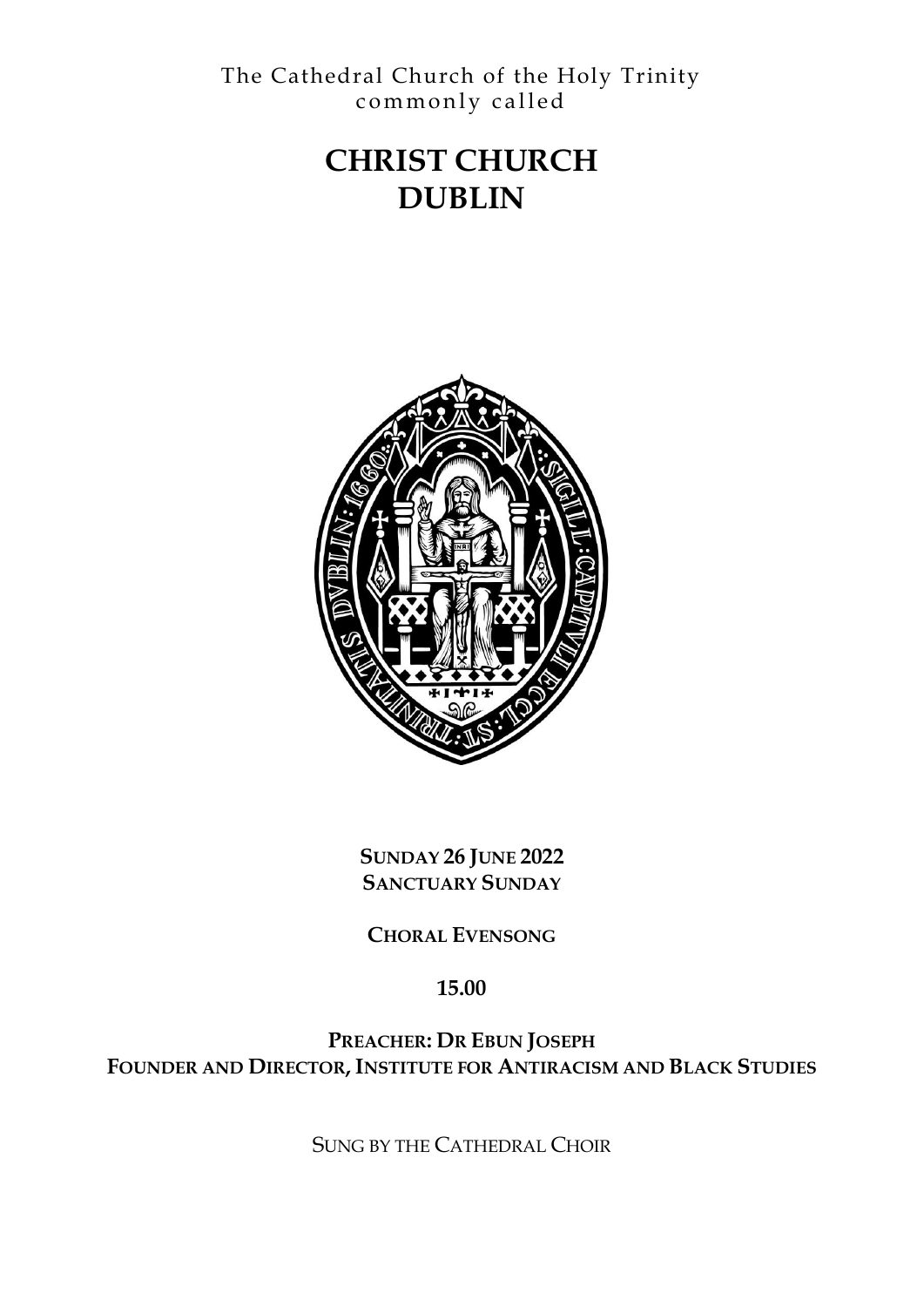Cathedral Choral Evensong is essentially a service of reflection—of leaving ourselves open that God may speak to us through the psalms, readings and canticles, which are the core of the service.

We welcome you to share with us in worship that has been offered here for nearly a thousand years. Cathedrals with a great choral tradition draw upon a rich inheritance of music, much of it sung by the choir alone. In the Anglican tradition this music finds its natural setting in the office of Evensong, a combination of the medieval offices of Vespers and Compline. Here beauty in language and music can speak to us of God in a rich and diverse way. Within this hallowed space you may forget the ceaseless activity of daily life and be still.

The choice of scripture readings is from the ecumenical lectionary now in use in the Church of Ireland, reading though the different books of the Bible, little by little, day by day. Today's readings will be continued tomorrow.

There are no announcements during services. Please join strongly in all spoken parts and in the singing of hymns (where these are appointed). To aid reflection you are invited to *sit* during the singing of the psalm(s) and the canticles.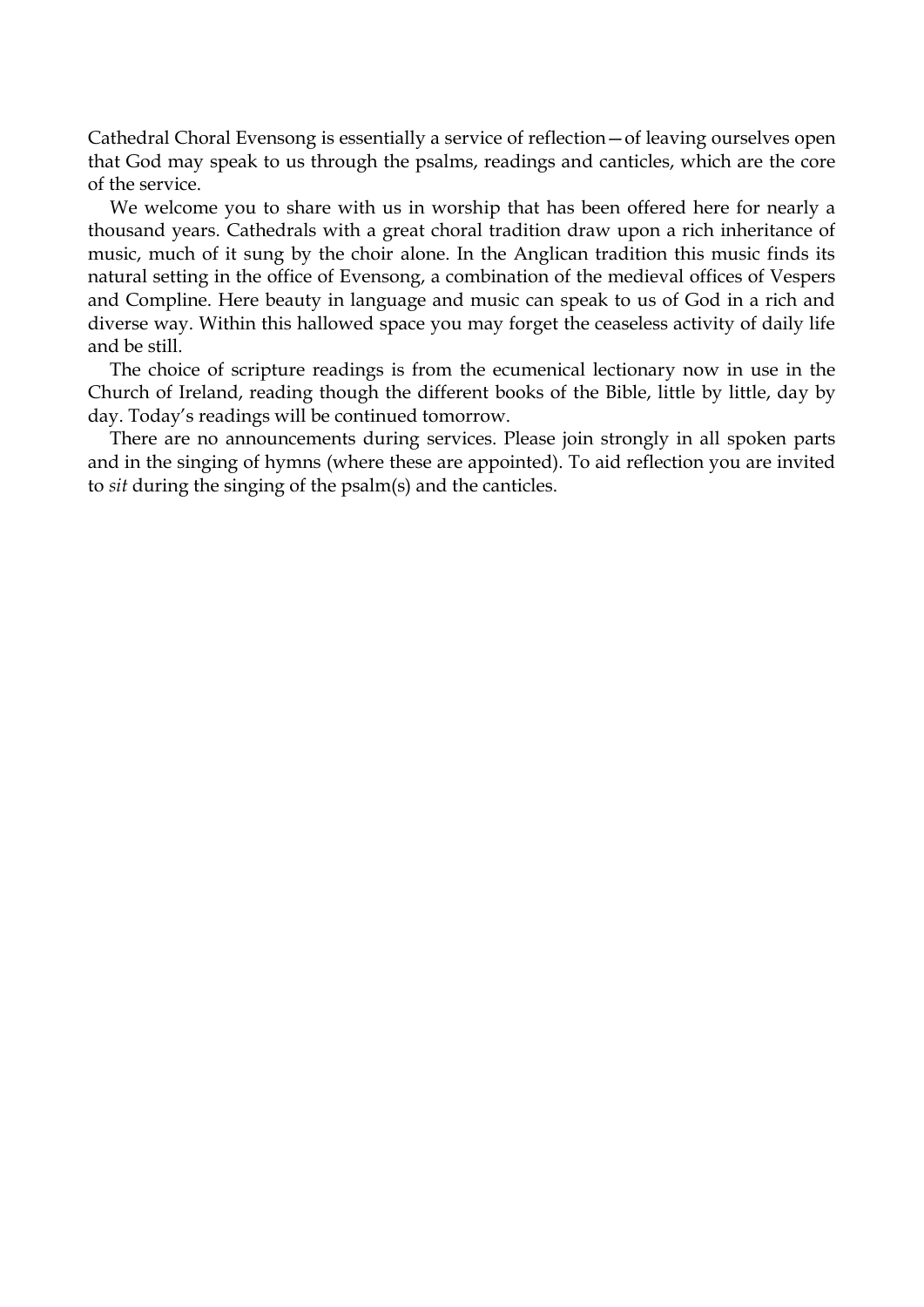#### *Please stand when the choir and clergy enter.*





**Jesu, lover of my soul, Thou, O Christ, art all I want; While the nearer waters roll, Raise the fallen, cheer the faint, Hide me, O my Saviour hide, Just and holy is thy Name, Safe into the haven guide, False and full of sin I am,**

**Hangs my helpless soul on thee; Leave, ah leave me not alone, Let the healing streams abound,** All my trust on thee is stayed, **All my help from thee I bring; Freely let me take of thee, Cover my defenceless head Spring thou up within my heart, With the shadow of thy wing. Rise to all eternity.**

Tune: Aberystwth Joseph Parry (1841–1903) Charles Wesley (1707–88)

Let me to thy bosom fly, More than all in thee I find; While the tempest still is high; **Heal the sick, and lead the blind**; **Till the storm of life is past; I am all unrighteousness; O receive my soul at last. Thou art full of truth and grace.**

Other refuge have I none,<br> **Plenteous grace with thee is found,**<br> **Plenteous grace with thee is found,**<br> **Grace to cover all my sin;** Still support and comfort me;<br> **Make and keep me pure within:**<br> **Thou of life the fountain art,** 

WORDS OF WELCOME *The Very Revd Dermot Dunne, Dean*

#### PRECES Richard Shephard (1949-2021)

| Cantor O Lord, open thou our lips;                                     |
|------------------------------------------------------------------------|
| Choir and our mouth shall shew forth thy praise,                       |
| Cantor O God, make speed to save us;                                   |
| Choir O Lord, make haste to help us.                                   |
| Cantor Glory be to the Father, and to the Son: and to the Holy Spirit; |
| Choir as it was in the beginning, is now, and ever shall be:           |
| world without end. Amen.                                               |
| Cantor Praise ye the Lord.                                             |
|                                                                        |

Choir The Lord's Name be praised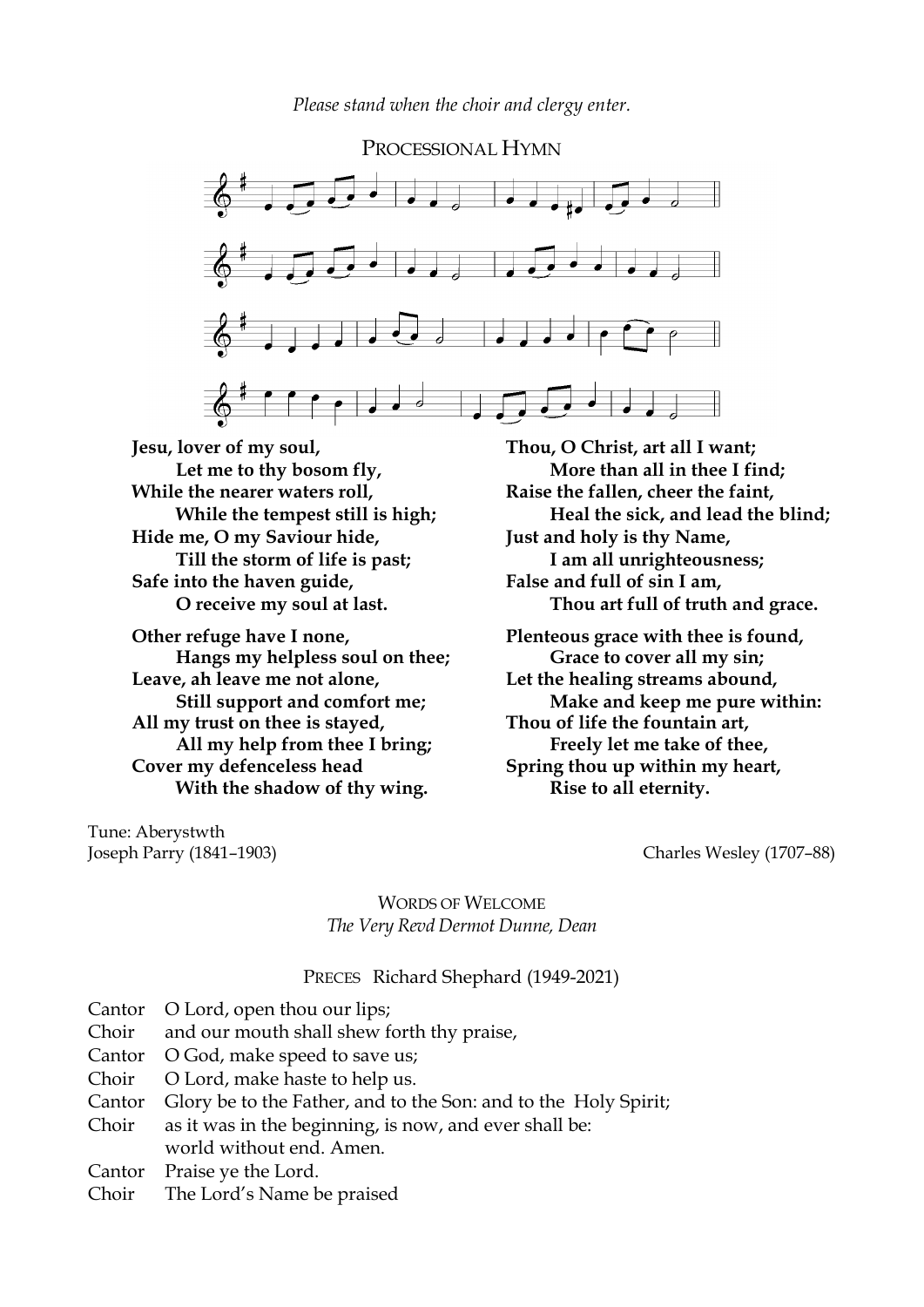#### *PLEASE SIT FOR* Psalm 21 *SUNG BY THE CHOIR*

The King shall rejoice in thy strength, O Lord: exceeding glad shall he be of thy salvation. Thou hast given him his heart's desire: and hast not denied him the request of his lips. For thou shalt prevent him with the blessings of goodness: and shalt set a crown of pure gold upon his head. He asked life of thee, and thou gavest him a long life: even for ever and ever. His honour is great in thy salvation: glory and great worship shalt thou lay upon him. For thou shalt give him everlasting felicity: and make him glad with the joy of thy countenance. And why? because the King putteth his trust in the Lord: and in the mercy of the most Highest he shall not miscarry. All thine enemies shall feel thine hand: thy right hand shall find out them that hate thee. Thou shalt make them like a fiery oven in time of thy wrath: the Lord shall destroy them in his displeasure, and the fire shall consume them. Their fruit shalt thou root out of the earth: and their seed from among the children of men. For they intended mischief against thee: and imagined such a device as they are not able to perform. Therefore shalt thou put them to flight: and the strings of thy bow shalt thou make ready against the face of them. Be thou exalted, Lord, in thine own strength: so we will sing, and praise thy power. *Please stand*

Glory be to the Father, and to the Son: and to the Holy Ghost; As it was in the beginning, is now, and ever shall be: world without end. Amen. *Please sit*

> THE FIRST LESSON-- MICAH 6:6-8 *Read by Dr Veronica Crosbie Chair of Places of Sanctuary Ireland*

A reading from the book of the prophet Micah:

With what shall I come before the Lord, and bow myself before God on high? Shall I come before him with burnt-offerings, with calves a year old? Will the Lord be pleased with thousands of rams, with tens of thousands of rivers of oil? Shall I give my firstborn for my transgression, the fruit of my body for the sin of my soul?

He has told you, O mortal, what is good;

 and what does the Lord require of you but to do justice, and to love kindness, and to walk humbly with your God?

This is the word of the Lord. **Thanks be to God.**

MAGNIFICAT HERBERT HOWELLS (1892-1983) THE ST PAUL'S SERVICE

*The song of the Blessed Virgin Mary* 

My soul doth magnify the Lord: and my spirit hath rejoiced in God my Saviour. For he hath regarded: the lowliness of his hand-maiden. For behold, from henceforth: all generations shall call me blessed. For he that is mighty hath magnified me: and holy is his Name. And his mercy is on them that fear him: throughout all generations. He hath shewed strength with his arm: he hath scattered the proud in the imagination of their hearts. He hath put down the mighty from their seat: and hath exalted the humble and meek. He hath filled the hungry with good things: and the rich he hath sent empty away. He remembering his mercy hath holpen his servant Israel: as he promised to our forefathers, Abraham and his seed, for ever.

*Please stand*

Glory be to the Father, and to the Son: and to the Holy Ghost; As it was in the beginning, is now, and ever shall be: world without end. Amen. *Please sit*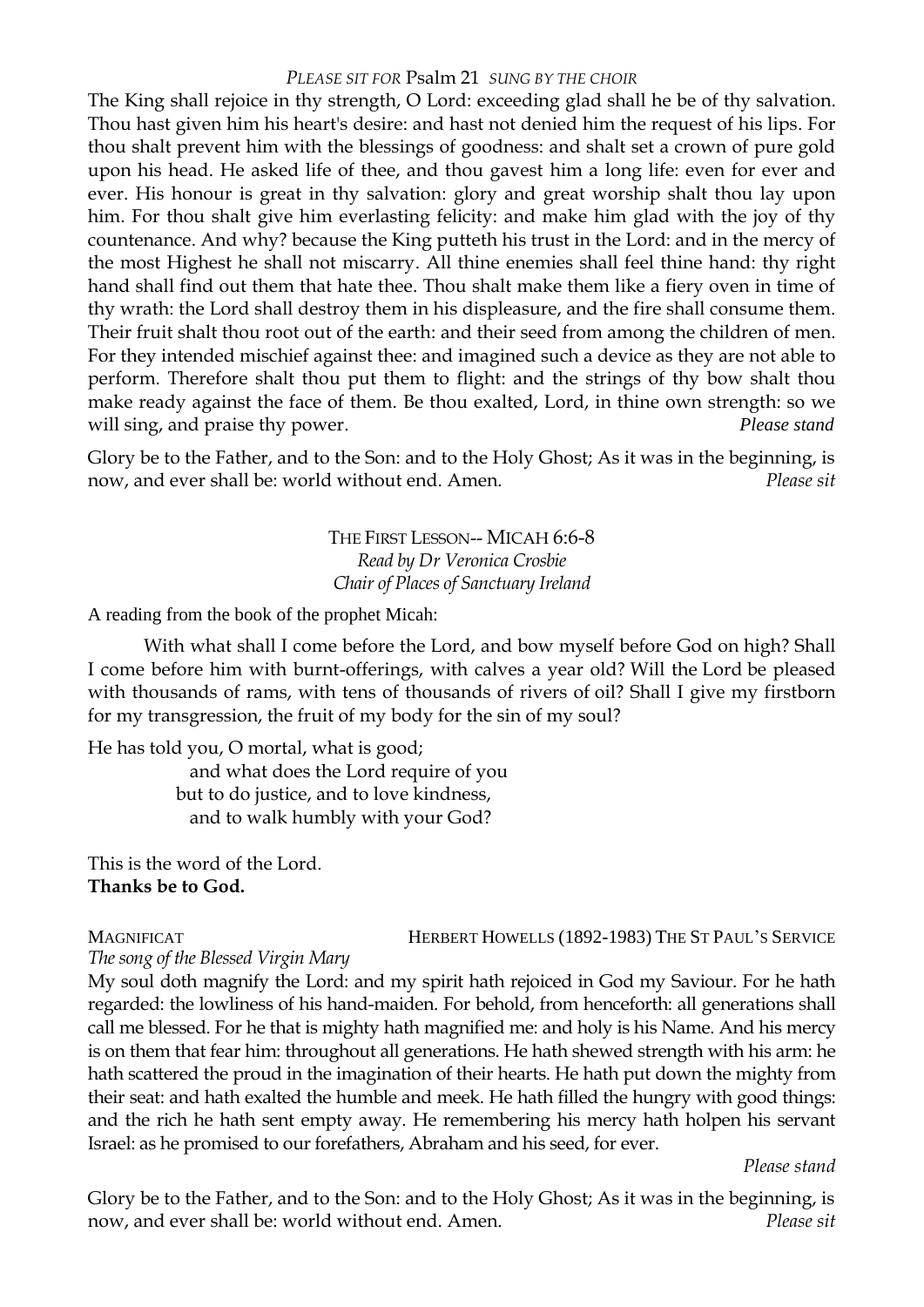THE SECOND LESSON-- LUKE 10:25-37 *Read by Pastor Dare Adetuberu Pastor, RCCG Kingdom Connections and Member of the Dublin City Interfaith Forum*

A reading from the gospel according to St Luke:

Just then a lawyer stood up to test Jesus. 'Teacher,' he said, 'what must I do to inherit eternal life?' He said to him, 'What is written in the law? What do you read there?' He answered, 'You shall love the Lord your God with all your heart, and with all your soul, and with all your strength, and with all your mind; and your neighbour as yourself.' And he said to him, 'You have given the right answer; do this, and you will live.'

But wanting to justify himself, he asked Jesus, 'And who is my neighbour?'

Jesus replied, 'A man was going down from Jerusalem to Jericho, and fell into the hands of robbers, who stripped him, beat him, and went away, leaving him half dead. Now by chance a priest was going down that road; and when he saw him, he passed by on the other side. So likewise a Levite, when he came to the place and saw him, passed by on the other side. But a Samaritan while travelling came near him; and when he saw him, he was moved with pity. He went to him and bandaged his wounds, having poured oil and wine on them. Then he put him on his own animal, brought him to an inn, and took care of him. The next day he took out two denarii, gave them to the innkeeper, and said, "Take care of him; and when I come back, I will repay you whatever more you spend." Which of these three, do you think, was a neighbour to the man who fell into the hands of the robbers?'

He said, 'The one who showed him mercy.' Jesus said to him, 'Go and do likewise.'

This is the word of the Lord. **Thanks be to God.**

NUNC DIMITTIS HERBERT HOWELLS (1892-1983) THE ST PAUL'S SERVICE

# *The song of Simeon*

Lord, now lettest thou thy servant depart in peace: according to thy word. For mine eyes have seen: thy salvation, Which thou hast prepared: before the face of all people; To be a light to lighten the Gentiles: and to be the glory of thy people Israel. *Please stand*

Glory be to the Father, and to the Son: and to the Holy Ghost; As it was in the beginning, is now, and ever shall be: world without end. Amen

#### THE APOSTLES' CREED

I believe in God, **the Father Almighty, maker of heaven and earth: And in Jesus Christ his only Son, our Lord; who was conceived by the Holy Spirit, born of the Virgin Mary, suffered under Pontius Pilate, was crucified, dead, and buried, He descended into hell. The third day he rose again from the dead. He ascended into heaven, and sitteth on the right hand of God the Father Almighty. From thence he shall come to judge the quick and the dead. I believe in the Holy Spirit, the holy catholic Church, the Communion of Saints, the forgiveness of sins, the resurrection of the body, and the life everlasting. Amen.**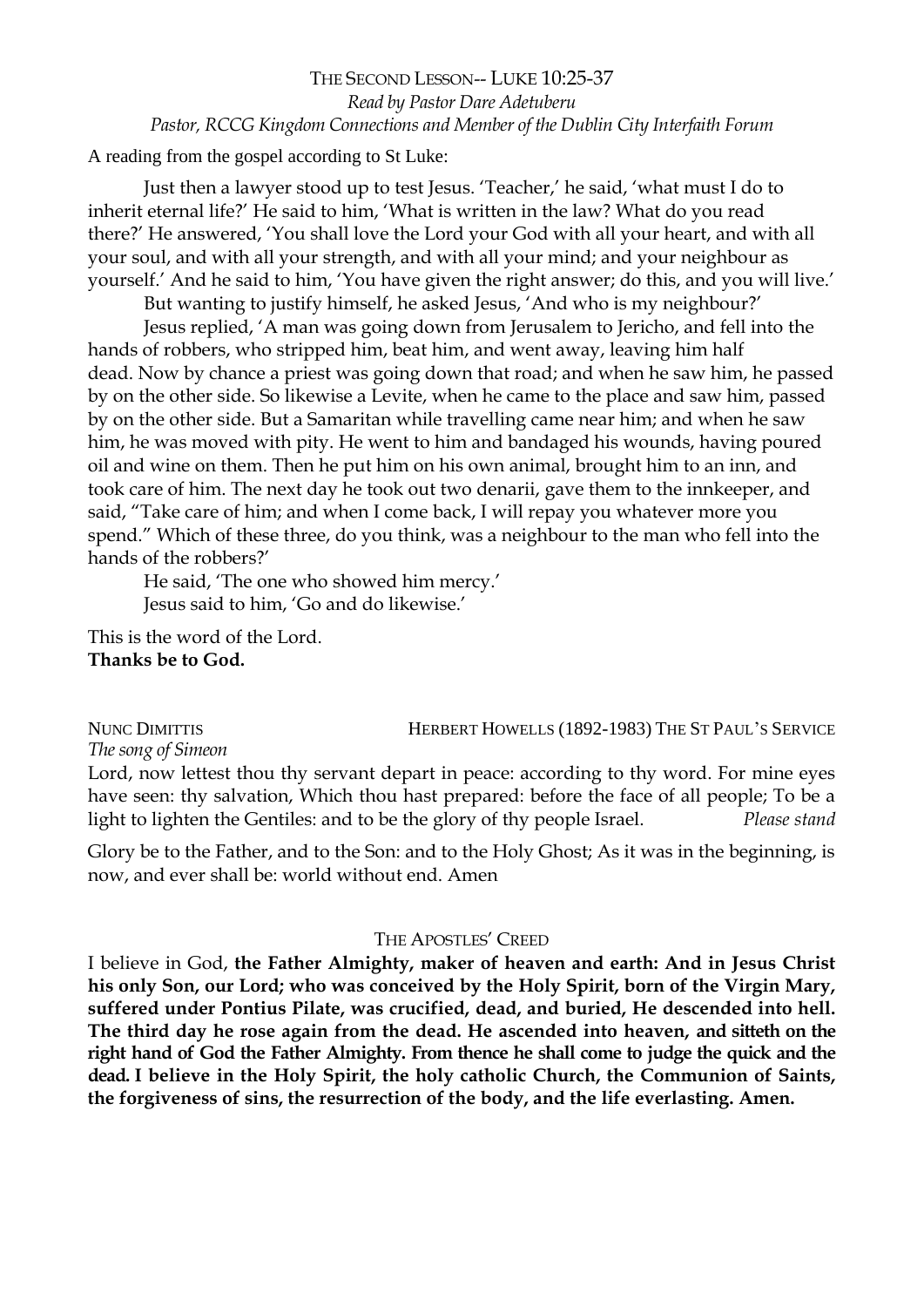#### RESPONSES Richard Shephard (1949-2021)

Cantor The Lord be with you Choir and with thy spirit.

Choir Lord have mercy upon us.

Christ have mercy upon us.

Lord have mercy upon us.

Our Father,

which art in heaven, Hallowed be thy Name. Thy kingdom come, Thy will be done, in earth as it is in heaven. Give us this day our daily bread. And forgive us our trespasses, As we forgive them that trespass against us. And lead us not into temptation, But deliver us from evil. Amen.

- Cantor O Lord, shew thy mercy upon us;
- Choir and grant us thy salvation.
- Cantor O Lord, guide and defend our rulers;
- Choir and mercifully hear us when we call upon thee.
- Cantor Endue thy Ministers with righteousness;
- Choir and make thy chosen people joyful.
- Cantor O Lord, save thy people;
- Choir and bless thine inheritance.
- Cantor Give peace in our time, O Lord;
- Choir because there is none other that fighteth for us, but only thou, O God.
- Cantor O God, make clean our hearts within us;
- Choir and take not thy holy Spirit from us.

### *The Collect, of the Day*

O Lord, who never failest to help and govern them whom thou dost bring up in thy steadfast fear and love; Keep us, we beseech thee, under the protection of thy good providence, and make us to have a perpetual fear and love of thy holy Name; through Jesus Christ our Lord. Amen.

### *The Second Collect, for Peace*

O God, from whom all holy desires, all good counsels, and all just works do proceed; Give unto thy servants that peace which the world cannot give; that both, our hearts may be set to obey thy commandments, and also that, by thee, we being defended from the fear of our enemies, may pass our time in rest and quietness; through the merits of Jesus Christ our Saviour. Amen.

#### *The Third Collect, for Aid against all Perils*

Lighten our darkness, we beseech thee, O Lord; and by thy great mercy defend us from all perils and dangers of this night; for the love of thy only Son, our Saviour, Jesus Christ. Amen.

Cantor Let us pray *Please kneel or sit*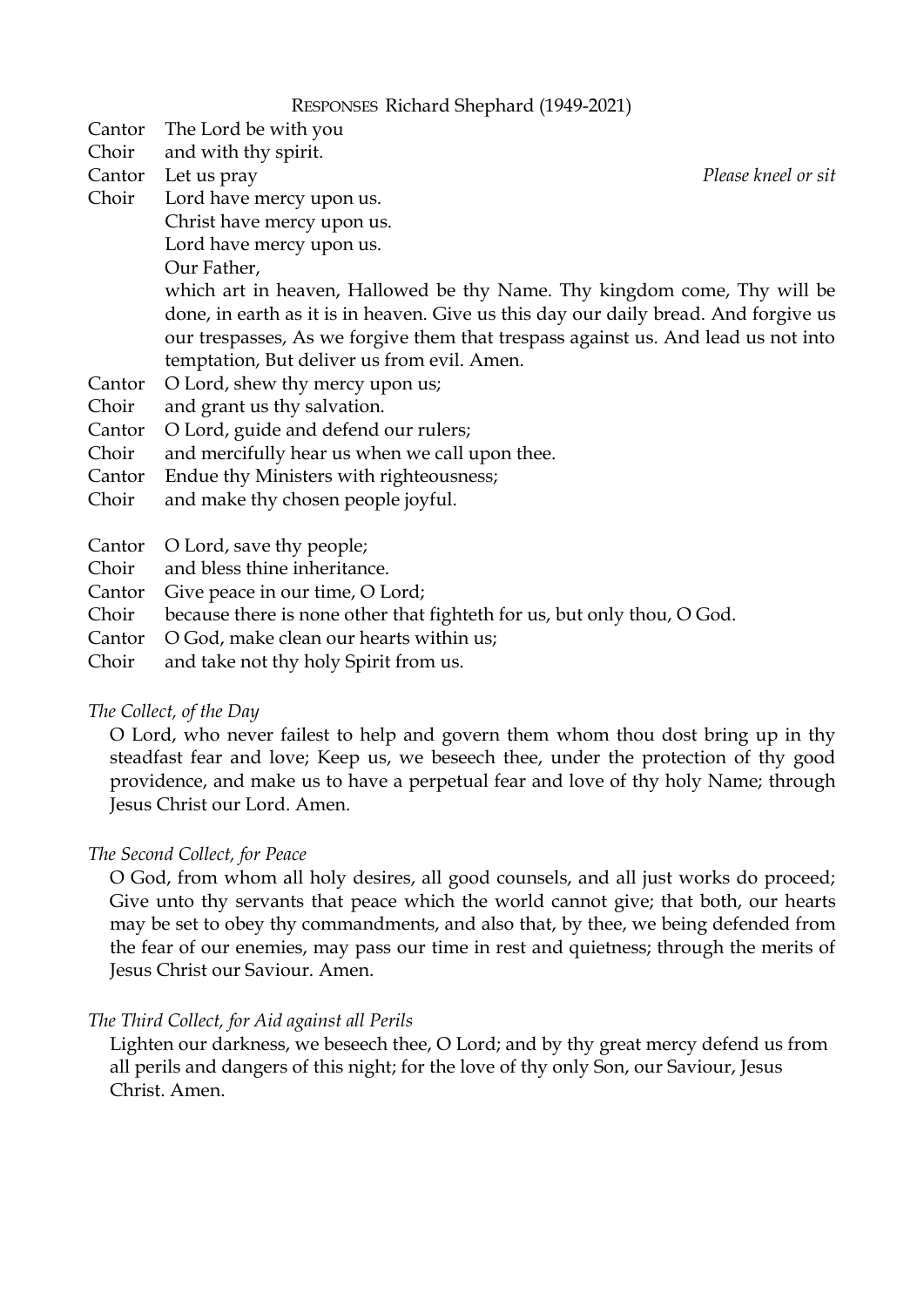#### **ANTHEM**

And I saw a new heaven and a new earth: for the first heaven and the first earth were passed away; and there was no more sea.

And I John saw the holy city, new Jerusalem, coming down from God out of heaven, prepared as a bride adorned for her husband.

And I heard a great voice out of heaven saying, Behold, the tabernacle of God is with men, and he will dwell with them, and they shall be his people, and God himself shall be with them, and be their God.

And God shall wipe away all tears from their eyes; and there shall be no more death, neither sorrow, nor crying, neither shall there be any more pain: for the former things are passed away.

Edgar Bainton (1880–1956) Revelation 21

# THE PRAYERS

*Led by Liz Parkin A member of Centenary Methodist Church and participant in the Sanctuary in Faith network*

HYMN





**Brother, sister, let me serve you, let me be as Christ to you; pray that I may have the grace to let you be my servant too.**

**We are pilgrims on a journey, and companions on the road; we are here to help each other walk the mile and bear the load.**

**I will hold the Christ-light for you in the night-time of your fear; I will hold my hand out to you, speak the peace you long to hear.**

**I will weep when you are weeping; when you laugh I'll laugh with you; I will share your joy and sorrow till we've seen this journey through.**

**When we sing to God in heaven we shall find such harmony, born of all we've known together of Christ's love and agony.**

**Brother, sister, let me serve you, let me be as Christ to you; pray that I may have the grace to let you be my servant too.**

Words and music by Richard A. M. Gillard (b. 1953)

**SERMON**